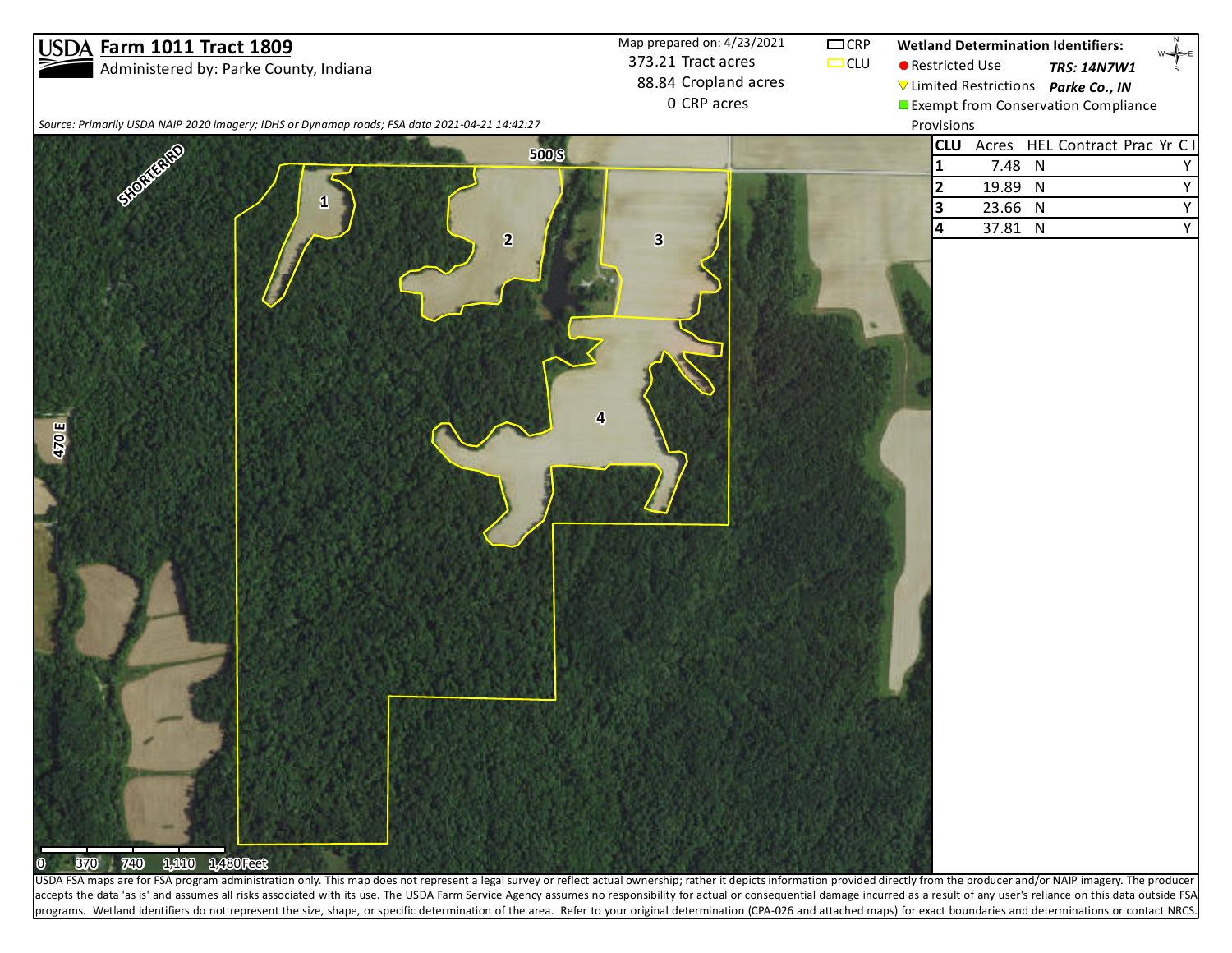|                               |                                            |                                                                                                                                                                                                                                                                                      |                                       |                     |                                        |                                          |                               |                           | <b>FARM: 1011</b>            |  |                            |
|-------------------------------|--------------------------------------------|--------------------------------------------------------------------------------------------------------------------------------------------------------------------------------------------------------------------------------------------------------------------------------------|---------------------------------------|---------------------|----------------------------------------|------------------------------------------|-------------------------------|---------------------------|------------------------------|--|----------------------------|
| Indiana                       |                                            |                                                                                                                                                                                                                                                                                      | <b>U.S. Department of Agriculture</b> |                     |                                        |                                          |                               | Prepared: 12/2/21 8:54 AM |                              |  |                            |
| Parke                         |                                            |                                                                                                                                                                                                                                                                                      | <b>Farm Service Agency</b>            |                     |                                        | Crop Year: 2022                          |                               |                           |                              |  |                            |
| Report ID: FSA-156EZ          |                                            |                                                                                                                                                                                                                                                                                      |                                       |                     |                                        | <b>Abbreviated 156 Farm Record</b>       |                               | Page: 1 of 2              |                              |  |                            |
|                               |                                            | DISCLAIMER: This is data extracted from the web farm database. Because of potential messaging failures in MIDAS, this data is not guaranteed to be an accurate<br>and complete representation of data contained in the MIDAS system, which is the system of record for Farm Records. |                                       |                     |                                        |                                          |                               |                           |                              |  |                            |
| <b>Operator Name</b>          |                                            |                                                                                                                                                                                                                                                                                      |                                       |                     |                                        | <b>Farm Identifier</b>                   |                               |                           |                              |  |                            |
|                               |                                            |                                                                                                                                                                                                                                                                                      |                                       |                     |                                        |                                          |                               |                           |                              |  |                            |
|                               | Farms Associated with Operator:            |                                                                                                                                                                                                                                                                                      |                                       |                     |                                        |                                          |                               |                           |                              |  |                            |
|                               | <b>ARC/PLC G/I/F Eligibility: Eligible</b> |                                                                                                                                                                                                                                                                                      |                                       |                     |                                        |                                          |                               |                           |                              |  |                            |
|                               | <b>CRP Contract Number(s): None</b>        |                                                                                                                                                                                                                                                                                      |                                       |                     |                                        |                                          |                               |                           |                              |  |                            |
| Farmland                      | Cropland                                   | <b>DCP</b><br>Cropland                                                                                                                                                                                                                                                               | <b>WBP</b>                            |                     | <b>WRP</b>                             | <b>EWP</b>                               | <b>CRP</b><br><b>Cropland</b> |                           | <b>Farm</b><br><b>Status</b> |  | Number of<br><b>Tracts</b> |
| 373.21                        | 88.84                                      | 88.84                                                                                                                                                                                                                                                                                | 0.0                                   |                     | 0.0                                    | 0.0                                      | 0.0                           | <b>GRP</b><br>0.0         | Active                       |  | $\mathbf{1}$               |
| <b>State</b>                  | <b>Other</b>                               | <b>Effective</b>                                                                                                                                                                                                                                                                     | <b>Double</b>                         |                     |                                        |                                          |                               |                           |                              |  |                            |
| Conservation                  | Conservation                               | <b>DCP Cropland</b>                                                                                                                                                                                                                                                                  | <b>Cropped</b>                        |                     | <b>MPL/FWP</b>                         |                                          |                               |                           |                              |  |                            |
| 0.0                           | 0.0                                        | 88.84                                                                                                                                                                                                                                                                                | 0.0                                   |                     | 0.0                                    |                                          |                               |                           |                              |  |                            |
|                               |                                            |                                                                                                                                                                                                                                                                                      |                                       |                     | <b>ARC/PLC</b>                         |                                          |                               |                           |                              |  |                            |
| <b>PLC</b>                    |                                            | ARC-CO                                                                                                                                                                                                                                                                               | <b>ARC-IC</b>                         |                     |                                        | <b>PLC-Default</b>                       |                               | <b>ARC-CO-Default</b>     |                              |  | <b>ARC-IC-Default</b>      |
|                               | <b>NONE</b><br><b>WHEAT, CORN</b>          |                                                                                                                                                                                                                                                                                      | <b>NONE</b>                           |                     |                                        | <b>NONE</b>                              |                               | <b>NONE</b>               |                              |  | <b>NONE</b>                |
|                               |                                            |                                                                                                                                                                                                                                                                                      |                                       |                     |                                        |                                          |                               |                           |                              |  |                            |
| Crop                          |                                            | Base<br>Acreage                                                                                                                                                                                                                                                                      |                                       | <b>PLC</b><br>Yield |                                        | <b>CCC-505</b><br><b>CRP Reduction</b>   |                               |                           |                              |  |                            |
| <b>WHEAT</b>                  |                                            | 10.2                                                                                                                                                                                                                                                                                 |                                       | 45                  |                                        | 0.00                                     |                               |                           |                              |  |                            |
| <b>CORN</b>                   |                                            | 78.6                                                                                                                                                                                                                                                                                 |                                       | 111                 |                                        | 0.00                                     |                               |                           |                              |  |                            |
| <b>Total Base Acres:</b>      |                                            | 88.8                                                                                                                                                                                                                                                                                 |                                       |                     |                                        |                                          |                               |                           |                              |  |                            |
|                               |                                            |                                                                                                                                                                                                                                                                                      |                                       |                     |                                        |                                          |                               |                           |                              |  |                            |
| Tract Number: 1809            |                                            | Description RACCOON T14N R7W SEC1                                                                                                                                                                                                                                                    |                                       |                     |                                        |                                          |                               |                           |                              |  |                            |
| <b>FSA Physical Location:</b> | Parke, IN                                  |                                                                                                                                                                                                                                                                                      |                                       |                     |                                        | <b>ANSI Physical Location: Parke, IN</b> |                               |                           |                              |  |                            |
| <b>BIA Range Unit Number:</b> |                                            |                                                                                                                                                                                                                                                                                      |                                       |                     |                                        |                                          |                               |                           |                              |  |                            |
|                               |                                            | HEL Status: NHEL: no agricultural commodity planted on undetermined fields                                                                                                                                                                                                           |                                       |                     |                                        |                                          |                               |                           |                              |  |                            |
| <b>Wetland Status:</b>        |                                            | Wetland determinations not complete                                                                                                                                                                                                                                                  |                                       |                     |                                        |                                          |                               |                           |                              |  |                            |
| <b>WL Violations:</b>         | None                                       |                                                                                                                                                                                                                                                                                      |                                       |                     |                                        |                                          |                               |                           |                              |  |                            |
|                               |                                            |                                                                                                                                                                                                                                                                                      |                                       |                     |                                        |                                          |                               |                           |                              |  |                            |
| Farmland                      | Cropland                                   | <b>DCP Cropland</b>                                                                                                                                                                                                                                                                  |                                       | <b>WBP</b>          |                                        | <b>WRP</b>                               |                               | <b>EWP</b>                | <b>CRP</b><br>Cropland       |  | <b>GRP</b>                 |
| 373.21                        | 88.84                                      | 88.84                                                                                                                                                                                                                                                                                |                                       | 0.0                 |                                        | 0.0                                      |                               | 0.0                       | $0.0\,$                      |  | 0.0                        |
| <b>State</b>                  |                                            | <b>Other</b>                                                                                                                                                                                                                                                                         | <b>Effective</b>                      |                     | <b>Double</b>                          |                                          |                               |                           |                              |  |                            |
| Conservation                  |                                            | Conservation                                                                                                                                                                                                                                                                         | <b>DCP Cropland</b>                   |                     | Cropped                                |                                          | <b>MPL/FWP</b>                |                           |                              |  |                            |
| 0.0                           |                                            | 0.0                                                                                                                                                                                                                                                                                  | 88.84                                 |                     | 0.0                                    |                                          | 0.0                           |                           |                              |  |                            |
|                               |                                            |                                                                                                                                                                                                                                                                                      |                                       |                     |                                        |                                          |                               |                           |                              |  |                            |
| Crop                          |                                            | <b>Base</b><br>Acreage                                                                                                                                                                                                                                                               |                                       | <b>PLC</b><br>Yield | <b>CCC-505</b><br><b>CRP Reduction</b> |                                          |                               |                           |                              |  |                            |
| <b>WHEAT</b>                  |                                            | 10.2                                                                                                                                                                                                                                                                                 |                                       | 45                  | 0.00                                   |                                          |                               |                           |                              |  |                            |
| <b>CORN</b>                   |                                            | 78.6                                                                                                                                                                                                                                                                                 |                                       | 111                 | 0.00                                   |                                          |                               |                           |                              |  |                            |
|                               |                                            |                                                                                                                                                                                                                                                                                      |                                       |                     |                                        |                                          |                               |                           |                              |  |                            |
|                               | <b>Total Base Acres:</b>                   | 88.8                                                                                                                                                                                                                                                                                 |                                       |                     |                                        |                                          |                               |                           |                              |  |                            |

Owners: AILEEN ROBISON TRUST